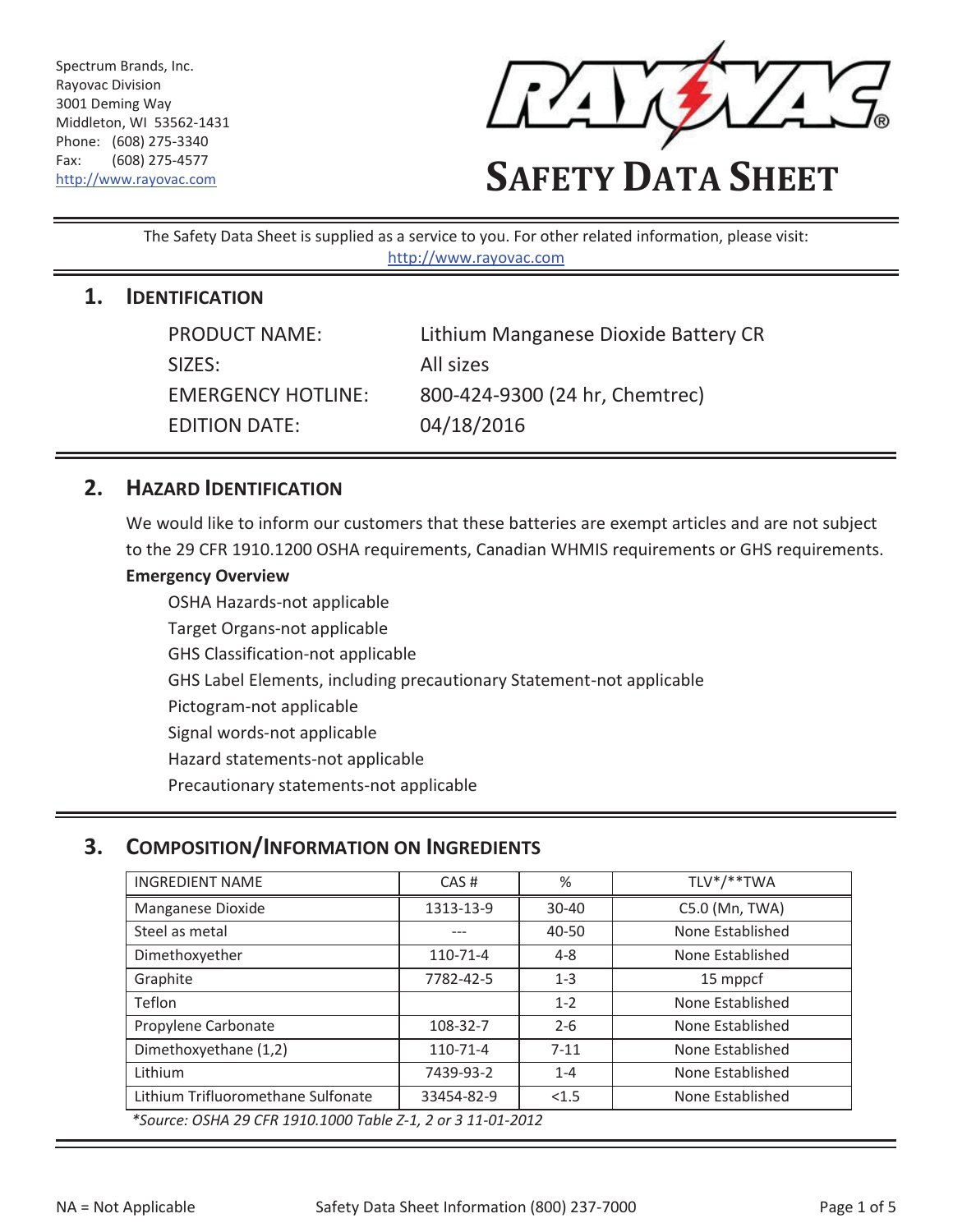#### **4. FIRST AID INFORMATION**

 EMERGENCY FIRST AID PROCEDURES: THRESHOLD LIMIT VALUE (TLV) AND SOURCE: NA EFFECTS OF OVEREXPOSURE:

None in normal use

#### **Skin and Eyes:**

 attention when eyes may have been exposed to battery contents from a ruptured battery Do not pick up a shorting battery as it may cause a burn. Lithium reacts with moisture; do not pick up a damaged or hot battery without proper hand protection. Get immediate medical

#### **Swallowing:**

*LITHIUM COIN CELL SAFETY NOTICE: Keep lithium coin batteries out of the reach of small children; coin cell batteries can be accidentally ingested. If ingested, these batteries may leak harmful contents causing chemical burns, perforation of soft tissue, and in severe cases may cause death. Lithium coin batteries must be removed immediately if swallowed. Seek medical attention immediately. If you or your doctor suspects that a battery has been ingested-for assistance in the US call the NATIONAL BATTERY INGESTION HOTLINE any time at (202) 625-3333: in Canada call 416-813-5900* 

For more information, please visit:

http://www.nema.org/Policy/Environmental-Stewardship/Documents/batteryingest.pdf

#### **5. FIRE FIGHTING MEASURES**

| <b>FLASH POINT:</b>          | <b>NA</b>                                                            |
|------------------------------|----------------------------------------------------------------------|
| LOWER (LEL):                 | <b>NA</b>                                                            |
| FLAMMABLE LIMITS IN AIR (%): | <b>NA</b>                                                            |
| UPPER (UEL):                 | <b>NA</b>                                                            |
| <b>EXTINGUISHING MEDIA:</b>  | Use foam, dry powder, Lithex <sup>™</sup> , or water <sup>*</sup> as |
|                              | appropriate.                                                         |
| <b>AUTO-IGNITION:</b>        | <b>NA</b>                                                            |

**SPECIAL FIRE FIGHTING PROCEDURES:** As with any fire, wear self-contained breathing apparatus to avoid inhalation of hazardous decomposition products (See section 2). Water will cool the fire but may react with available lithium in the batteries producing flammable hydrogen.

 **SPECIAL FIRE OR EXPLOSION HAZARDS:** DO NOT RECHARGE. As a typical sealed battery they may rupture when exposed to excessive heat. Rupture may expose lithium to moisture causing it to react or release flammable or corrosive materials. Do not accumulate undischarged batteries together. *\*Do not use water on these batteries if fighting fire within an enclosed area. Evolving hydrogen may build up and auto-ignite.*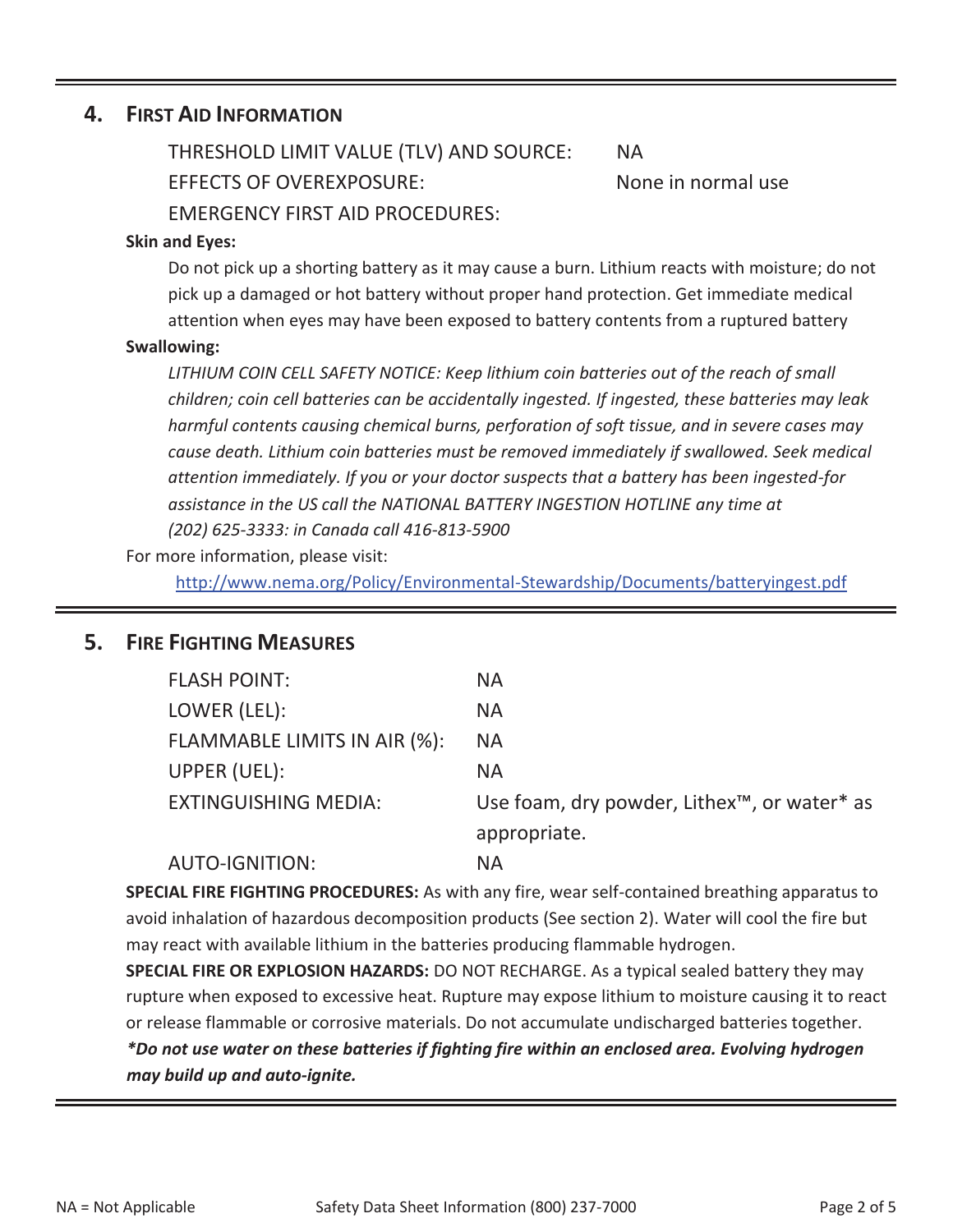## **6. ACCIDENTAL RELEASE MEASURES**

**TO CONTAIN AND CLEAN UP LEAKS OR SPILLS:** In the event of a battery rupture, prevent skin contact and contact with moisture or flammable/combustible materials. If possible, collect all released material in a metal container. Place damaged cells in mineral oil or graphite if available. **REPORTING PROCEDURE:** Report all spills in accordance with Federal, State and Local reporting requirements.

## **7. HANDLING AND STORAGE**

 could result in cell shorting and fire. Do not recharge. Do not puncture or abuse. Store batteries in a dry place. Storing unpackaged cells together with other combustible materials

# **8. EXPOSURE CONTROL/PERSONAL PROTECTION**

| RESPIRATORY PROTECTION (SPECIFY TYPE): |                       | ΝA |
|----------------------------------------|-----------------------|----|
| <b>VENTILATION:</b>                    | Local Exhaust:        | NА |
|                                        | Mechanical (General): | ΝA |
| Special:                               |                       | ΝA |
|                                        | Other:                | NА |
| <b>PROTECTIVE GLOVES:</b>              |                       | NА |
| <b>EYE PROTECTION:</b>                 |                       | ΝA |
| OTHER PROTECTIVE CLOTHING:             |                       | NА |

# **9. PHYSICAL AND CHEMICAL PROPERTIES**

| Boiling Point @ 760 mm Hg $(^{\circ}C)$ : | <b>NA</b>                                                             | Percent Volatile by Volume (%):          | <b>NA</b> |
|-------------------------------------------|-----------------------------------------------------------------------|------------------------------------------|-----------|
| Vapor Pressure (mm Hg @ 25°C):            | <b>NA</b>                                                             | Evaporation Rate (Butyl Acetate = $1$ ): | <b>NA</b> |
| Vapor Density (Air = $1$ ):               | <b>NA</b>                                                             | <b>Physical State:</b>                   | <b>NA</b> |
| Density (grams/cc):                       | <b>NA</b>                                                             | Solubility in Water (% by Weight):       | <b>NA</b> |
| pH:                                       | <b>NA</b>                                                             |                                          |           |
| Appearance and Odor:                      | Cylindrical assembled and sealed solid product - Coin, AA and D sizes |                                          |           |

## **10. STABILITY AND REACTIVITY**

| <b>STABLE OR UNSTABLE:</b>            | <b>Stable</b>                                      |
|---------------------------------------|----------------------------------------------------|
| INCOMPATIBILITY (MATERIALS TO AVOID): | <b>NA</b>                                          |
| HAZARDOUS DECOMPOSITION PRODUCTS:     | <b>NA</b>                                          |
| DECOMPOSITION TEMPERATURE (0°F):      | NA.                                                |
| HAZARDOUS POLYMERIZATION:             | Will Not Occur                                     |
| <b>CONDITIONS TO AVOID:</b>           | Avoid electrical shorting, puncturing or deforming |
|                                       |                                                    |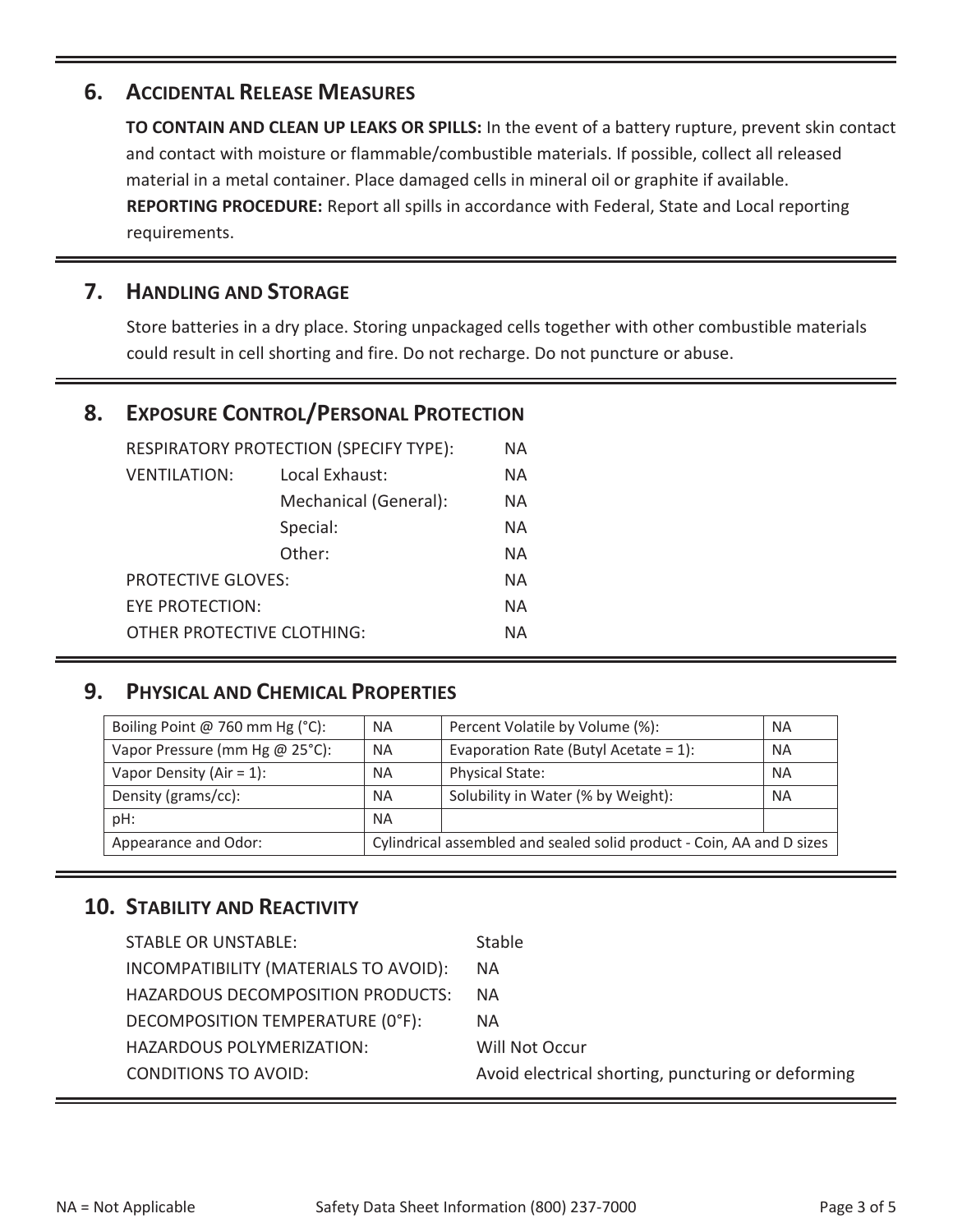# **11. TOXICOLOGICAL INFORMATION**

| <b>INGREDIENT NAME</b>                                      | CAS#       | %         | TLV*/**TWA       |  |
|-------------------------------------------------------------|------------|-----------|------------------|--|
| Manganese Dioxide                                           | 1313-13-9  | $30 - 40$ | C5.0 (Mn, TWA)   |  |
| Steel as metal                                              |            | 40-50     | None Established |  |
| Dimethoxyether                                              | 110-71-4   | $4 - 8$   | None Established |  |
| Graphite                                                    | 7782-42-5  | $1 - 3$   | 15 mppcf         |  |
| Teflon                                                      |            | $1 - 2$   | None Established |  |
| Propylene Carbonate                                         | 108-32-7   | $2 - 6$   | None Established |  |
| Dimethoxyethane (1,2)                                       | 110-71-4   | $7 - 11$  | None Established |  |
| Lithium                                                     | 7439-93-2  | $1 - 4$   | None Established |  |
| Lithium Trifluoromethane Sulfonate                          | 33454-82-9 | < 1.5     | None Established |  |
| *Source: OSHA 29 CFR 1910.1000 Table Z-1, 2 or 3 11-01-2012 |            |           |                  |  |

# **12. ECOLOGICAL INFORMATION**

Consumers should dispose of discharged batteries through waste disposal services or legitimate collection outlets. Those collecting batteries should follow state and federal regulations. Partially discharged damaged batteries can overheat and cause fires in the presence of other combustible materials.

## **13. DISPOSAL CONSIDERATIONS**

with the USEPA or their state authorized agency for guidance.<br>http://www.nema.org/Policy/Environmental-Always comply with Federal, state or local requirements. Hazardous waste generators should check

Stewardship/Documents/Companies%20Claiming%20to%20Recycle.MARCH2005.pdf

## **14. TRANSPORTATION INFORMATION**

 Instructions or Packing Instructions noted below and may be classified as non-dangerous goods for TRANSPORTATION-SHIPPING: These are lithium metal coin cells, also known as primary or nonrechargeable lithium. These CR and KECR cells, unless exempted, are regulated as Class 9, see UN3090. Our CR and KECR cells meet the general regulatory requirements for shipping Lithium batteries and, when in our original packaging, meet the requirements listed in the Special transportation.

USDOT – See 49 CFR 173.185. Also note: these cells are forbidden on passenger aircraft and must be labeled accordingly even for ground or ocean transport.

IMO/Ocean – See Special Provisions 188 and 230.

 than one package per consignee per day. Max carton weight 2.5 kg). Also see Packing Instructions: PI 969 (Batteries, packed with equipment) and PI 970 (Batteries, contained in equipment) as applicable. ICAO/IATA – The Rayovac cells designated with "CR" & "KECR" can be shipped by air in accordance with International Air Transport Association (IATA) 57<sup>th</sup> edition, Packing Instruction 968. These cells have less than 0.3 g of Lithium per cell and may qualify for section II (Cargo Aircraft only. Not more